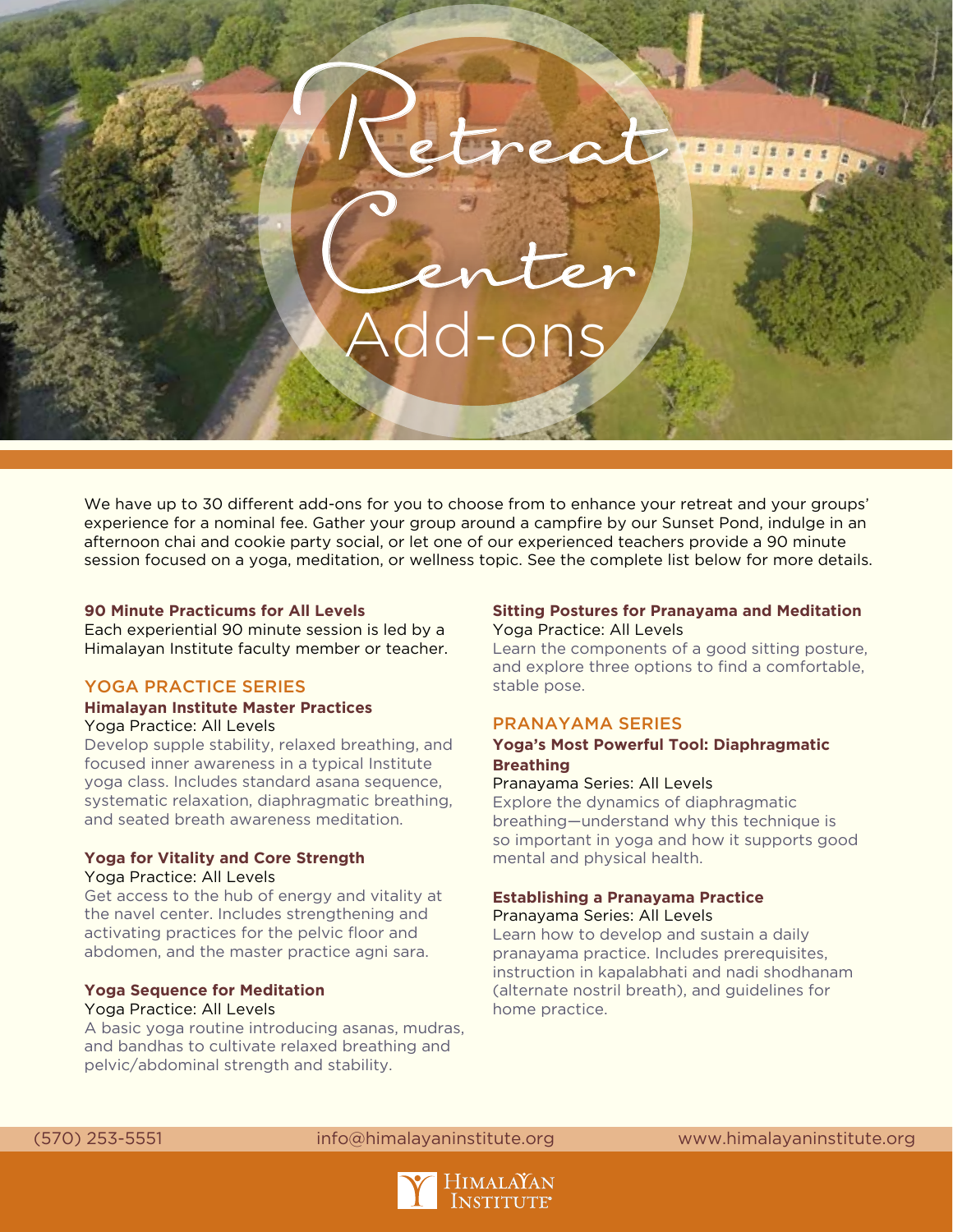

#### **Pranayama for Meditation**

Pranayama Series: Experienced Students Learn pranayama techniques to develop and support meditation. Includes nadi shodhanam, bhastrika, and other practices, with suggestions for sequencing, progression, and home practice.

# **Pranayama for Experienced Yoga Practitioners**

Pranayama Series: Experienced Students Includes instruction for anuloma, viloma, pratiloma, bhastrika, surya bhedi, and refining nadi shodhanam; plus prerequisites, precautions, and suggestions for sequencing, progression, and home practice.

### MEDITATION SERIES

#### **Turning Inward with Systematic Relaxation** Meditation Series: All Levels

Includes theory and technique to deeply rejuvenate and refresh body and mind, develop essential skills to regulate the nervous system, and support the meditative mind.

#### **Establishing a Meditation Practice** Meditation Series: All Levels

Meditation is made easy with a step-by-step technique for stilling the body, regulating the breath, quieting the mind, and developing an inner focus. Includes recommendations for setting up a home practice.

#### **Refining Meditation: A Program for Progress** Meditation Series: Some Experience with Meditation Required

Suggestions for deepening practice, developing the observer, staying inspired, and addressing common problems like physical and mental discomfort, recurring thoughts, sleepiness, and procrastination.

#### **Working with Mantra in Meditation** Meditation Series: Experienced Students

Includes theory and practice of mantra meditation, types of mantras, and how to work with the universal mantra so ham, plus an introduction to the great cleansing mantras of the Vedic tradition.

# YOGA LIFESTYLE

### **Yamas and Niyamas: Reclaiming the Power of Your Mind**

### Yoga Lifestyle: All Levels

The ten principles of conduct are the foundation of yoga psychology which guide inner and outer life, developing self-awareness and reshaping habits and behavior.

## **Five Pillars of Yoga Lifestyle**  Yoga Lifestyle: All Levels

A healthy life is built on a regular daily routine in harmony with natural rhythms of life, healthy eating habits, regularity in sleep habits, right exercise, and a code of conduct to regulate relationships.

## **All About the Yogic Diet** Yoga Lifestyle: All Levels

Learn the importance of diet for a clear mind, components and benefits of a yogic diet, elements of the vegetarian diet, and how to manage eating habits in modern life.

### **Building Your Home Practice** Yoga Lifestyle: All Levels

Explore the components of daily practice, develop a sustainable personal practice schedule, and enjoy tips for cultivating an enjoyable and nurturing home practice.

# YOGA WISDOM AND WORLDVIEW **Eight Limbs of Classical Yoga**

Yoga Wisdom and Worldview: All Levels The Yoga Sutra describes eight aspects of practice to develop a comprehensive, systematic approach to spiritual life. Learn how the eight limbs comprise a complete path to self-mastery.

# **Anatomy of the Mind**

### Yoga Wisdom and Worldview: All Levels

The yogic model of the mind is a practical frame for spiritual practice, and a map for working with every aspect of ourselves. Learn how the senses, the unconscious mind, the ego, and intelligence work together to create freedom and wisdom, or ignorance and suffering.